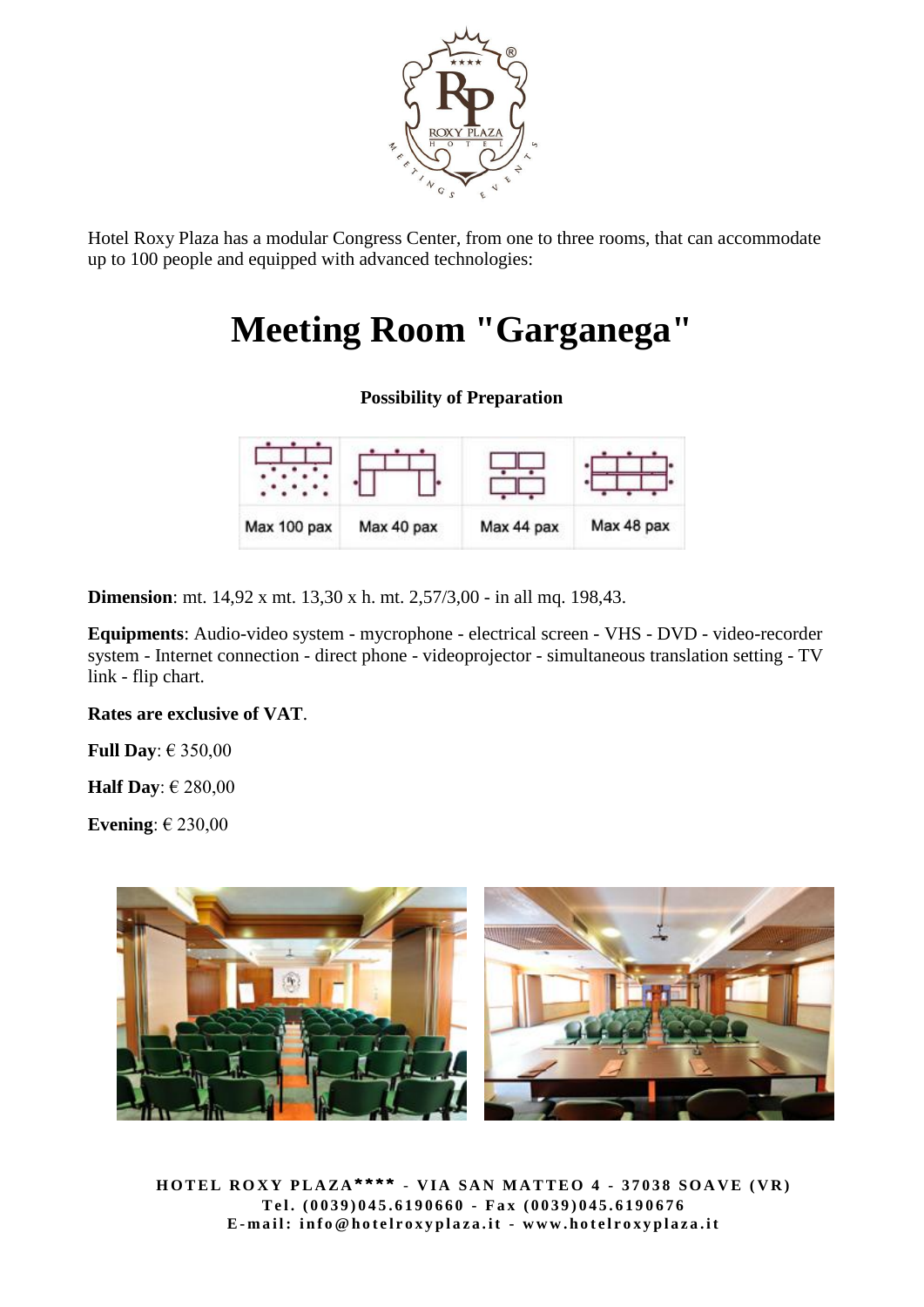

# **Meeting Room "Trebbiano"**

**Possibility of Preparation**

| Max 40 pax | Max 40 pax | Max 44 pax | Max 48 pax |
|------------|------------|------------|------------|

**Dimension**: mt. 7,00 x mt. 13,30 x h. mt. 2,57/3,00 - in all mq. 96,00.

**Equipments**: Internet connection - direct phone - projection screen - flip chart - videoprojector link.

**Rates are exclusive of VAT.**

**Full Day**: € 200,00 **Half Day**: € 170,00 **Evening**: € 130,00



**HOTEL ROXY PLAZA\*\*\*\*** - VIA SAN MATTEO 4 - 37038 SOAVE (VR) **Te l . ( 0 0 3 9 ) 0 4 5 . 6 1 9 0 6 6 0 - Fa x ( 0 0 3 9 ) 0 4 5 . 6 1 9 0 6 7 6** E-mail: info@hotelroxyplaza.it - www.hotelroxyplaza.it